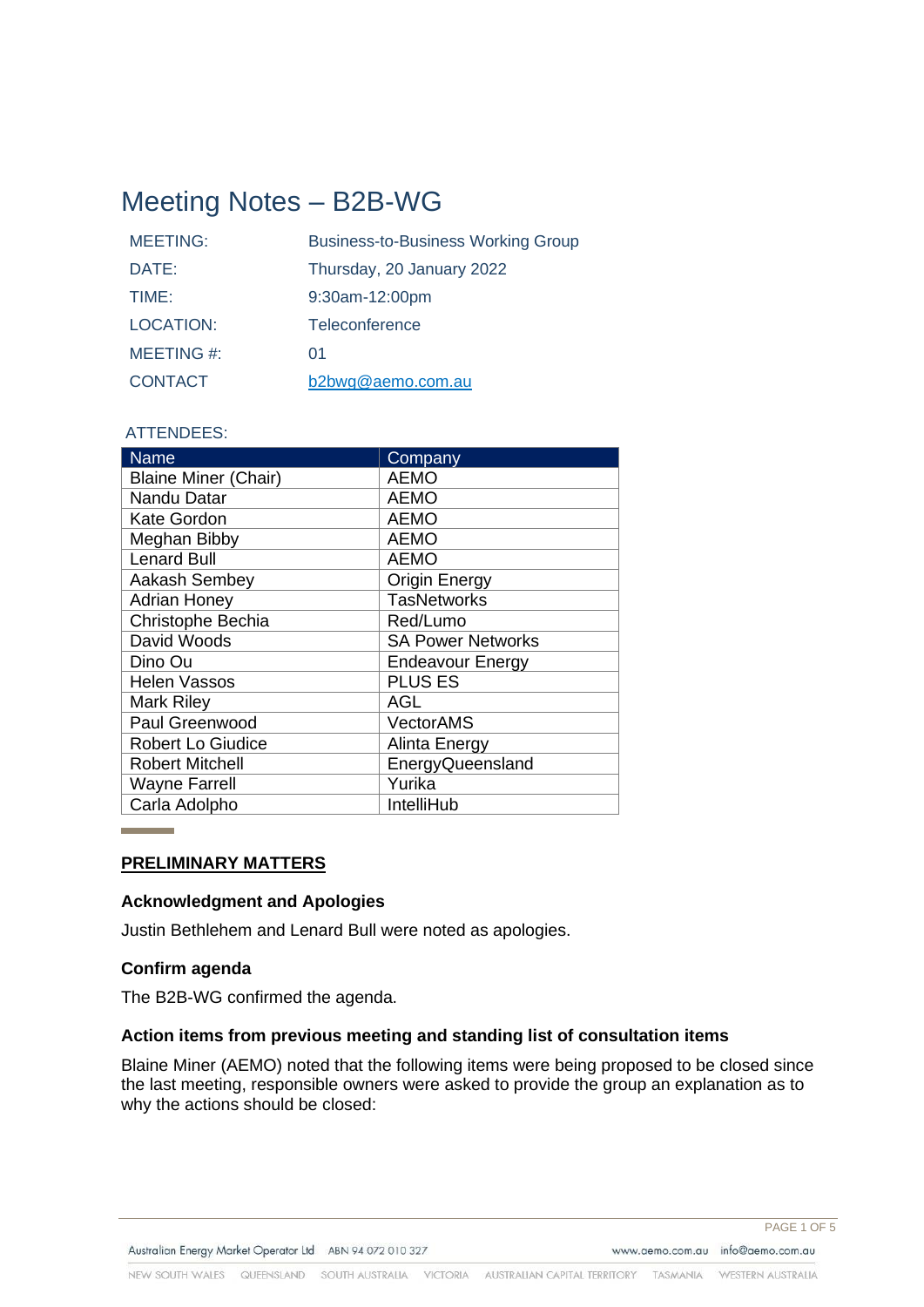| <b>Action</b><br><b>Meeting</b><br>Date | <b>Description</b>                                                                               | Responsible   | <b>Outcome</b>                                                                                                                                                                                                                                                                                               |
|-----------------------------------------|--------------------------------------------------------------------------------------------------|---------------|--------------------------------------------------------------------------------------------------------------------------------------------------------------------------------------------------------------------------------------------------------------------------------------------------------------|
| 1011-03                                 | Review the amended<br>Shared Fuse ICF and<br>provide feedback                                    | <b>B2B WG</b> | Prior to December 2021 B2B WG meeting AEMO<br>received some responses. Since then IEC has<br>approved this initiative to progress to<br>consultation                                                                                                                                                         |
| 1011-04                                 | Check with AEMO IT if<br>the CSV file name in the<br>OWN envelope<br>enumerated in the<br>schema | AEMO          | CSV is not part of the schema, it is a payload just<br>like the MDFF<br>6/12 - Re-opened, is the CSVNotificationDetail<br>(NTN) built into the schema or is it an external<br>element<br>7/12 - It is not built into the schema, it is a<br>payload that is wrapped in xml headers. Just like<br>the MDN is. |
| 0612-01                                 | Change the layout of<br>closed action items to<br>include the outcome                            | <b>AEMO</b>   | Meeting rescheduled.                                                                                                                                                                                                                                                                                         |
| 0612-04                                 | Reschedule the next B2B<br>WG meeting from 11 Jan<br>to 20 Jan                                   | <b>AEMO</b>   | AEMO provided the analysis on 16 Nov.                                                                                                                                                                                                                                                                        |
| 0612-05                                 | AEMO to confirm the<br>impact assessment of<br>CDR in the Jan 2022<br>meeting                    | AEMO          | AEMO's response included in the meeting pack.                                                                                                                                                                                                                                                                |

Discussion on Open action items:

- Further input is required from AEMO, Mark Riley (AGL) and David Woods(SAPN) to progress action items 2001-08 and 2001-09.
- Blaine Miner noted that there are number of action items related to B2B guide and some of them are repeats. Helen Vassos noted that the current due date of early Feb 2022 is difficult to achieve considering other higher priority work. The group agreed to move the items to March 2022 meeting. Mark Riley requested the refined list of actions related to B2B guide sent via an email to the B2B WG.

## Actions:

- Organise a meeting with Mark Riley (AGL) and David Woods(SAPN) to progress work on fields tied to an Australian standard.
- Action 1011-04 requires further explanation. Mark Riley (AGL) to provide the query in an email.
- Reword action 0612-02 to include actions 2009-05 and 1110-02 and close actions 2009-05 and 1110-02.
- Actions 0612-02 and 0612-03 to be on the agenda for March meeting and change their due dates accordingly.
- Change the layout of open action items on meeting pack to include the due date.
- Send the new actions related to B2B guide in an email.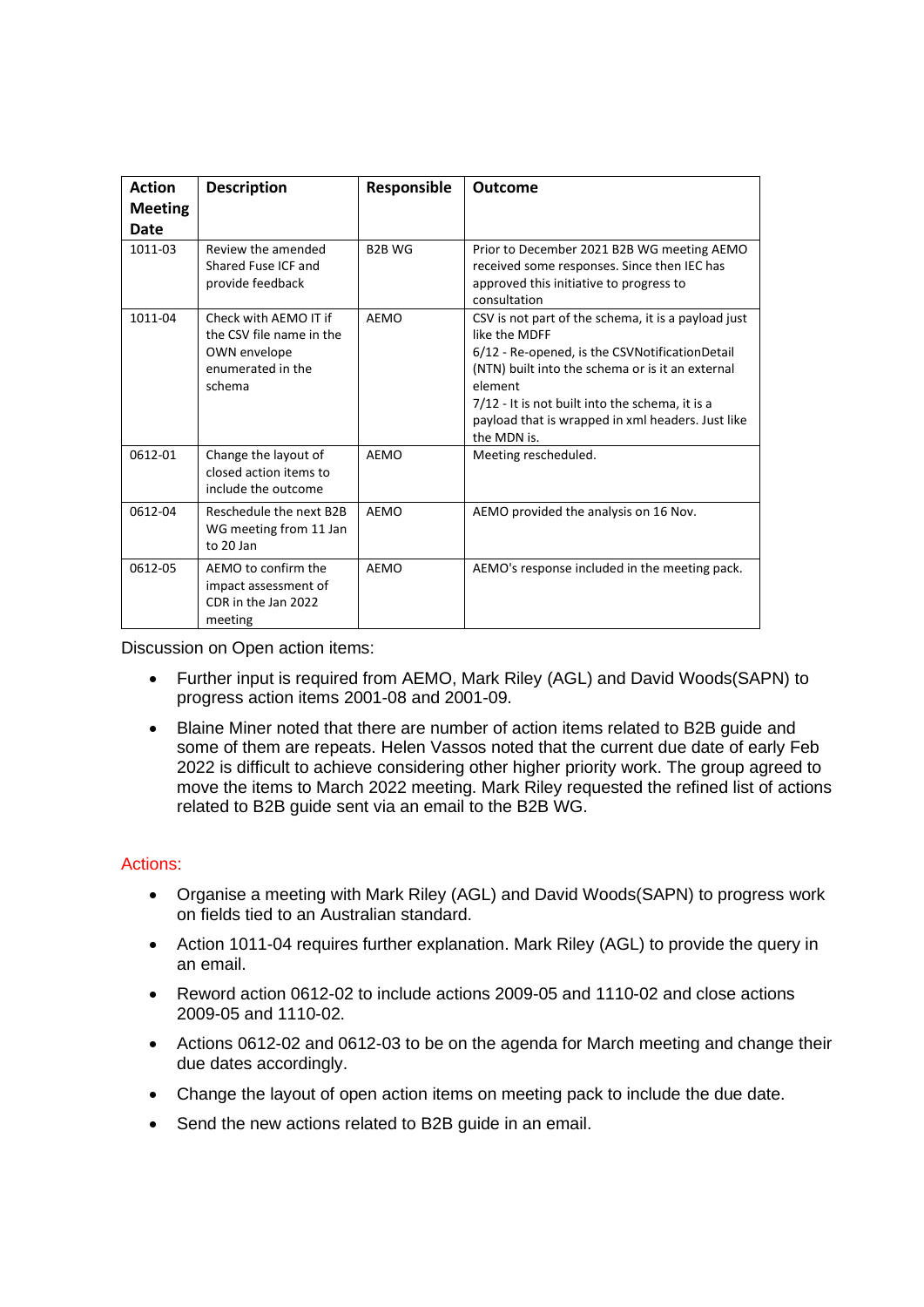# **ITEMS FOR DISCUSSION OR NOTING**

# **Consultation v3.8 Issues Paper timelines and responsibilities – B2B-WG**

Discussion:

- Nandu Datar (AEMO) provided context to the steps taken in preparation of the draft Issues Paper.
- As per IEC's directive, the issues paper contains two solution options
	- $\circ$  1a (single service order notified party) and 1b (two service order notified party).
- The IEC paper noted that the option 1b '... logic is unable to be mandated, therefore this could only be included in the B2B Guide as best practice'.
	- o AEMO sought Legal review and the advice received suggested that the solution can be mandated in the service order process.
		- The topic was opened to the B2B WG to comments on the issues paper.
- Blane Miner noted that the IEC is seeking additional evidence as to why one option is better than the other and requested the B2B WG/respondents to provide quantifiable / tangible evidence to help the IEC in its deliberations.
- Helen Vassos queried why the IEC only wanted to understand 'additional costs' in implementing either option.
	- o Meghan Bibby (AEMO) noted that the IEC appreciates that costs have been spent but it now interested in how much more the industry would need to spend to implement either solution
- Mark Riley noted he had reviewed the comments provided by Dino Ou (Endeavour) and that he did not fully understand them. Mark also noted it is important to clearly understand the feedback provided by each member. Blaine Miner queried if there is a need for a meeting to discuss each member's feedback. The group agreed with the suggestion.
- Dino Ou spoke to Endeavour Energy's feedback to the issues paper by stepping through each comment. Discussion among the B2B WG members resulted in various outcomes which are identified in the action items below.
- Dino Ou spoke to Endeavour Energy's feedback to the Service Order process modified for option 1a by stepping through each comment. Discussion among the B2B WG members resulted in various outcomes which are identified in the action items below.
- Dino Ou spoke to Endeavour Energy's feedback to the Service Order process modified for option 1b by stepping through each comment. Discussion among the B2B WG members resulted in various outcomes which are identified in the action items below.
- Meghan Bibby queried section 2.15 (Explanation of use of ExceptionCodes) as part of raising the two service orders, if the B2B WG had considered the response codes for not completing a duplicate or incorrect service order.
	- o Following discussion on this issue it was identified that option 1b may require additional responses that has not been considered.
	- $\circ$  Helen Vassos queried if additional procedural requirements may be required to support option 1b. Helen also questioned if these issues could be resolved in time for the consultation to commence on 15 February 2022.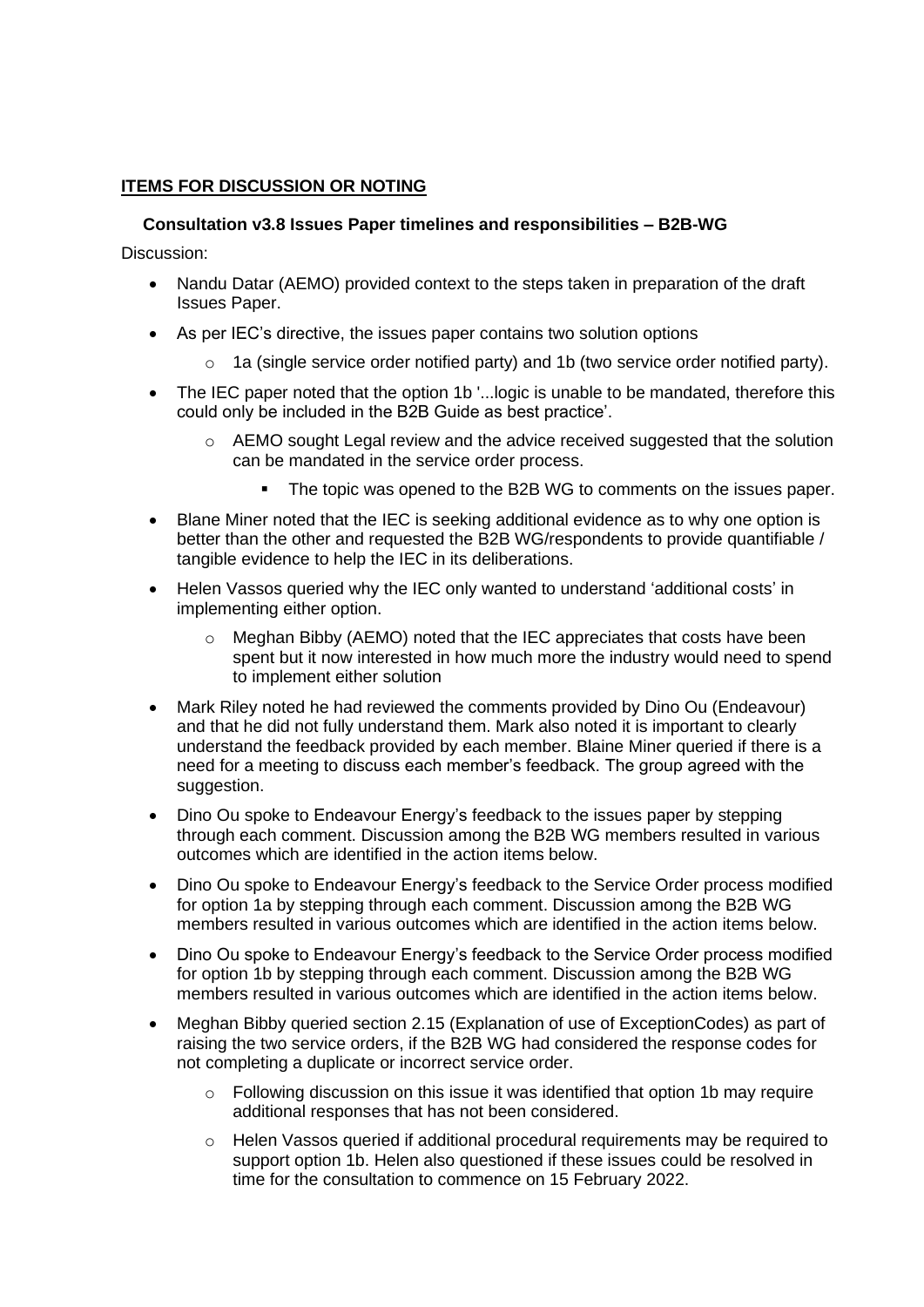- Wayne Farrel (Yurika) noted that had the extra procedural requirements were made known to the IEC, would they chosen to consult on only option 1a, instead of both options being considered.
- Mark Riley noted that a quick survey is required from Distributors, excluding those from VIC, to better understand what they currently do with re-energisation requests.
- Helen Vassos noted that the B2B WG should determine what is the most efficient process for option 1b and to then reflect that process in the issues paper and underlying procedures.
- Taking into consideration the potential for additional new procedural requirements for option 1b, the B2B WG decided that additional analysis was required.
- AEMO agreed to organise a special meeting of the B2B WG for 31 January 2022, to allow for additional discussion regarding the proposed issues paper and to further consider the latest information discussed at today's meeting re option 1b.

## Actions:

Actions for Issues Paper

- Aakash Sembey to respond to Dino Ou's first comment in section 2.1.1
- B2B WG members to propose rewording of the paragraph related Dino Ou's second and third comment in section 2.1.1
- Under section 2.1.2 B2B WG members to provide further explanation in response to Dino Ou's fourth comment.
- Table 7, last issue, B2B WG members to provide changes to the wording
- Mark Riley to provide wording to replace content in section 2.2.
- Remove dot points 2 and 3 about the date under the section 'Notice of Consultation'.

Actions for SO Process – option 1a

• Mark Riley to provide rewording for section 2.3(a) in SO process version 3.8a.

Actions for SO Process – option 1b

- Table 3, last column, change mandatory to optional.
- Remove sections 2.3.1 and 2.19
- Mark Riley to provide wording for an additional clause in 2.16.2
- Schedule a meeting on 31 January to discuss the new information related to option 1b. Include details of expectations from members and next steps.
- Meghan Bibby to notify IEC about identification of new information related option 1b.

## **Impact of CDR on B2B – Meghan Bibby (AEMO)**

Discussion:

- Meghan Bibby spoke to the topic and noted that the IEC has been watching the CDR developments for over a year.
- The IEC recognises that CDR is outside the scope of B2B.